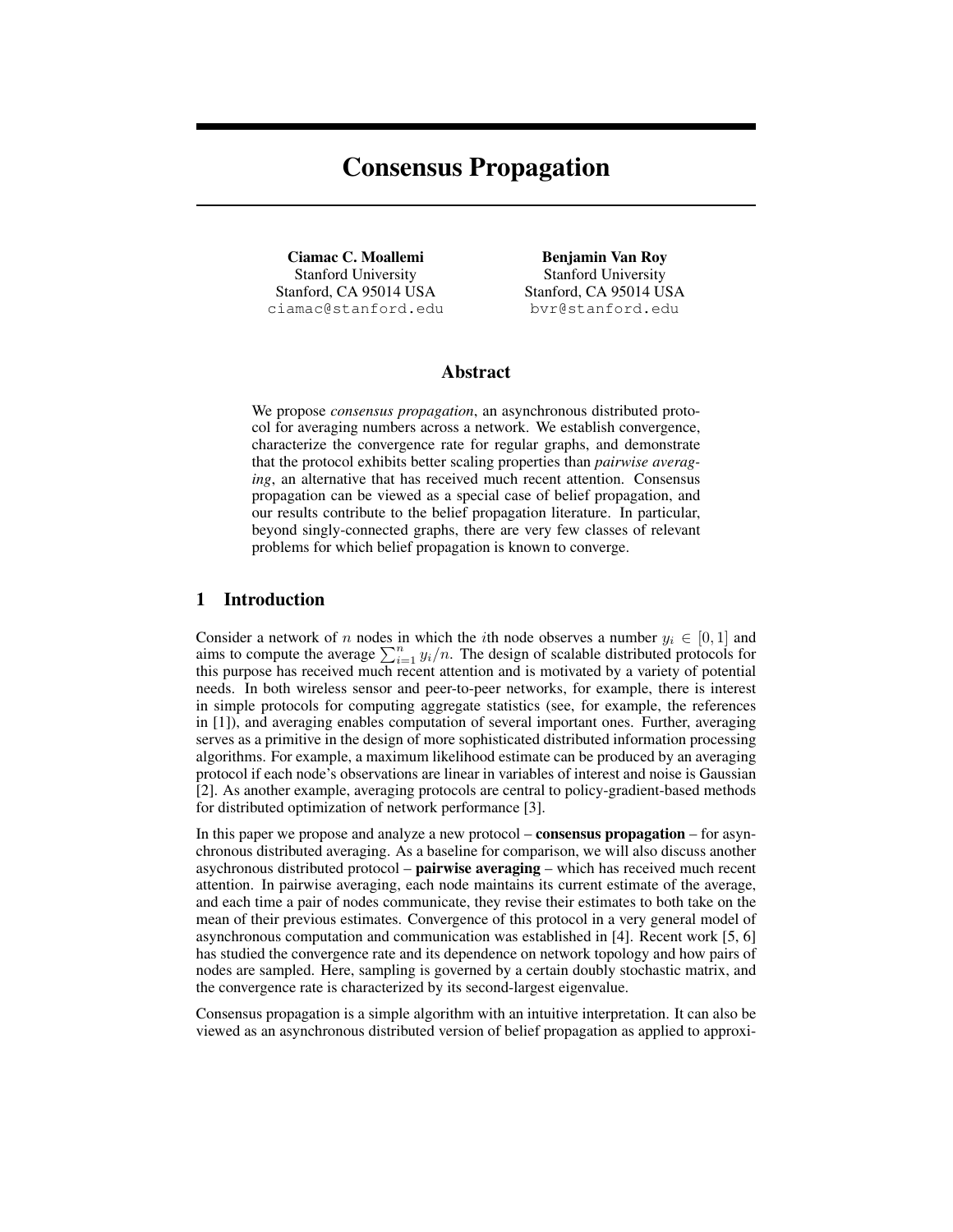mation of conditional distributions in a Gaussian Markov random field. When the network of interest is singly-connected, prior results about belief propagation imply convergence of consensus propagation. However, in most cases of interest, the network is not singlyconnected and prior results have little to say about convergence. In particular, Gaussian belief propagation on a graph with cycles is not guaranteed to converge, as demonstrated by examples in [7].

In fact, there are very few relevant cases where belief propagation on a graph with cycles is known to converge. Some fairly general sufficient conditions have been established [8, 9, 10], but these conditions are abstract and it is difficult to identify interesting classes of problems that meet them. One simple case where belief propagation is guaranteed to converge is when the graph has only a single cycle [11, 12, 13]. Recent work proposes the use of belief propagation to solve maximum-weight matching problems and proves convergence in that context [14]. [15] proves convergence in the application of belief propogation to a classification problem. In the Gaussian case, [7, 16] provide sufficient conditions for convergence, but these conditions are difficult to interpret and do not capture situations that correspond to consensus propagation.

With this background, let us discuss the primary contributions of this paper: (1) we propose consensus propagation, a new asynchronous distributed protocol for averaging; (2) we prove that consensus propagation converges even when executed asynchronously. Since there are so few classes of relevant problems for which belief propagation is known to converge, even with *synchronous execution*, this is surprising; (3) We characterize the convergence time in regular graphs of the synchronous version of consensus propagation in terms of the the mixing time of a certain Markov chain over edges of the graph; (4) we explain why the convergence time of consensus propagation scales more gracefully with the number of nodes than does that of pairwise averaging, and for certain classes of graphs, we quantify the improvement.

## 2 Algorithm

Consider a connected undirected graph  $(V, E)$  with  $|V| = n$  nodes. For each node  $i \in$ V, let  $N(i) = \{j : (i, j) \in E\}$  be the set of neighbors of i. Each node  $i \in V$  is  $\sum_{i\in V} y_i/n$  through an asynchronous distributed protocol in which each node carries out assigned a number  $y_i \in [0, 1]$ . The goal is for each node to obtain an estimate of  $\bar{y} =$ simple computations and communicates parsimonious messages to its neighbors.

We propose consensus propagation as an approach to the aforementioned problem. In this protocol, if a node i communicates to a neighbor  $j$  at time  $t$ , it transmits a message consisting of two numerical values. Let  $\mu_{ij}^t \in \mathbb{R}$  and  $K_{ij}^t \in \mathbb{R}_+$  denote the values associated with the most recently transmitted message from i to j'at or before time t. At each time t, node j has stored in memory the most recent message from each neighbor:  $\{\mu_{ij}^t, K_{ij}^t | i \in N(j)\}.$ The initial values in memory before receiving any messages are arbitrary.

Consensus propagation is parameterized by a scalar  $\beta > 0$  and a non-negative matrix  $Q \in \mathbb{R}_+^{n \times n}$  with  $Q_{ij} > 0$  if and only if  $i \neq j$  and  $(i, j) \in E$ . Let  $\vec{E} \subseteq V \times V$  be a set consisting of two directed edges  $(i, j)$  and  $(j, i)$  per undirected edge  $(i, j) \in E$ . For each  $(i, j) \in \overrightarrow{E}$ , it is useful to define the following three functions:

$$
\mathcal{F}_{ij}(K) = \frac{1 + \sum_{u \in N(i) \setminus j} K_{ui}}{1 + \frac{1}{\beta Q_{ij}} \left( 1 + \sum_{u \in N(i) \setminus j} K_{ui} \right)},\tag{1}
$$

$$
\mathcal{G}_{ij}(\mu, K) = \frac{y_i + \sum_{u \in N(i) \setminus j} K_{ui} \mu_{ui}}{1 + \sum_{u \in N(i) \setminus j} K_{ui}}, \qquad \mathcal{X}_i(\mu, K) = \frac{y_i + \sum_{u \in N(i)} K_{ui} \mu_{ui}}{1 + \sum_{u \in N(i)} K_{ui}}.
$$
 (2)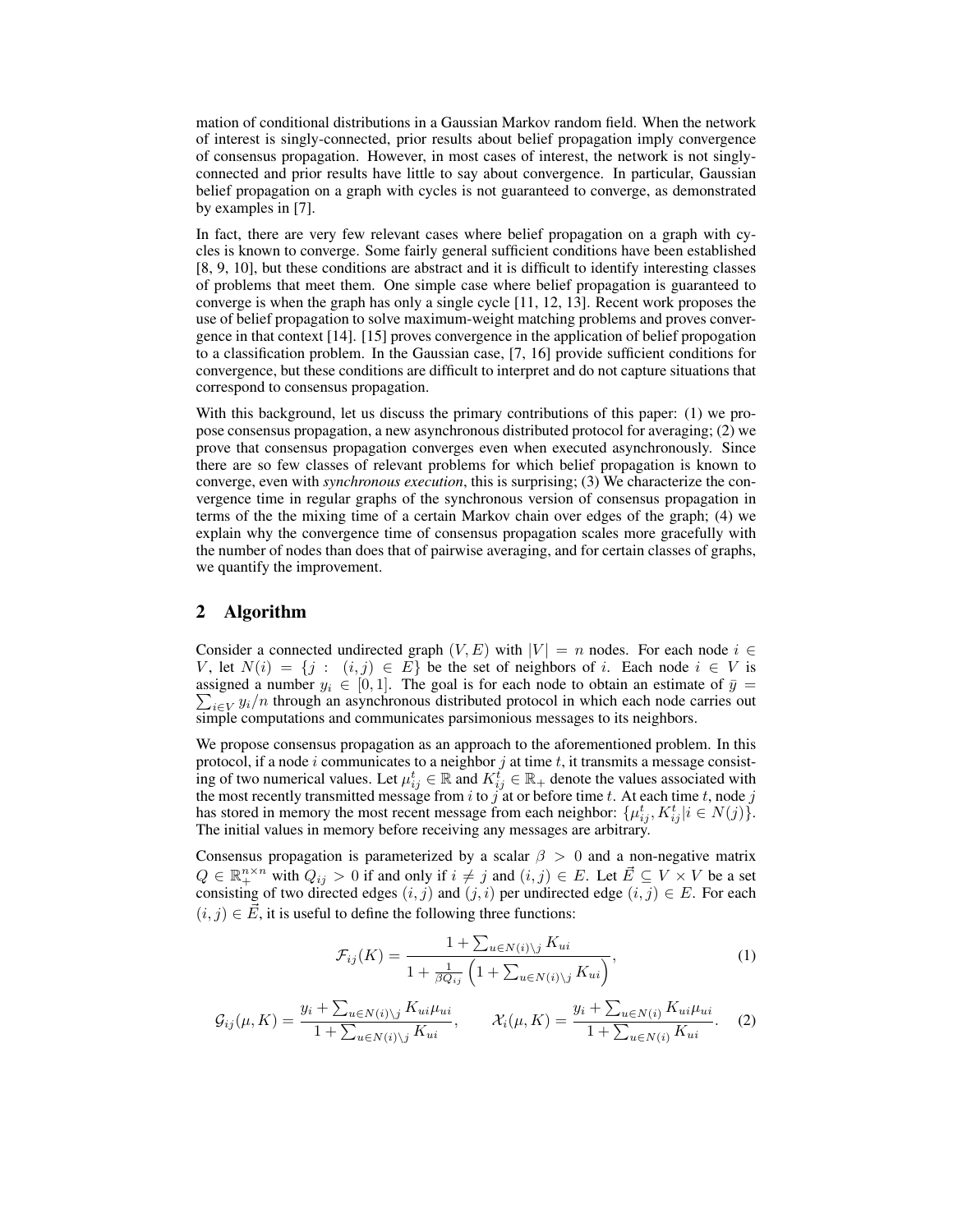For each t, denote by  $U_t \subseteq \vec{E}$  the set of directed edges along which messages are transmitted at time t. Consensus propagation is presented below as Algorithm 1.

Algorithm 1 Consensus propagation.

1: for time  $t = 1$  to  $\infty$  do 2: for all  $(i, j) \in U_t$  do 3:  $K_{ij}^t \leftarrow \mathcal{F}_{ij}(K^{t-1})$ 4:  $\mu_{ij}^t \leftarrow \mathcal{G}_{ij}(\mu^{t-1}, K^{t-1})$ 5: end for 6: **for all**  $(i, j) \notin U_t$  do 7:  $K_{ij}^t \leftarrow K_{ij}^{t-1}$ 8:  $\mu_{ij}^t \leftarrow \mu_{ij}^{t-1}$ 9: end for  $10:$  $t \leftarrow \mathcal{X}(\mu^t, K^t)$ 11: end for

Consensus propagation is a *distributed protocol* because computations at each node require only information that is locally available. In particular, the messages  $\mathcal{F}_{ij} (K^{t-1})$  and  $\mathcal{G}_{ij}(K^{t-1})$  transmitted from node i to node j depend only on  $\{\mu_{ui}^{t-1}, K_{ui}^{t-1} | u \in N(i)\},$ which node *i* has stored in memory. Similarly,  $x_i^{\overline{t}}$ , which serves as an estimate of  $\overline{y}$ , depends only on  $\{\mu_{ui}^t, K_{ui}^t | u \in N(i)\}.$ 

Consensus propagation is an *asynchronous protocol* because only a subset of the potential messages are transmitted at each time. Our convergence analysis can also be extended to accommodate more general models of asynchronism that involve communication delays, as those presented in [17].

In our study of convergence *time*, we will focus on the *synchronous* version of consensus propagation. This is where  $U_t = \vec{E}$  for all t. Note that synchronous consensus propagation is defined by:

$$
K^{t} = \mathcal{F}(K^{t-1}), \quad \mu^{t} = \mathcal{G}(\mu^{t-1}, K^{t-1}), \quad x^{t} = \mathcal{X}(\mu^{t-1}, K^{t-1}).
$$
 (3)

#### 2.1 Intuitive Interpretation

Consider the special case of a singly connected graph. For any  $(i, j) \in \mathbf{E}$ , there is a set  $S_{ij} \subset V$  of nodes that can transmit information to  $S_{ji} = V \setminus S_{ij}$  only through  $(i, j)$ . In order for nodes in  $S_{ji}$  to compute  $\overline{y}$ , they must at least be provided with the average  $\mu_{ij}^*$ among observations at nodes in  $S_{ij}$  and the cardinality  $K_{ij}^* = |S_{ij}|$ . The messages  $\mu_{ij}^t$  and  $K_{ij}^t$  can be viewed as estimates. In fact, when  $\beta = \infty$ ,  $\mu_{ij}^t$  and  $K_{ij}^t$  converge to  $\mu_{ij}^s$  and  $K_{ij}^*$ , as we will now explain.

Suppose the graph is singly connected,  $\beta = \infty$ , and transmissions are synchronous. Then,

$$
K_{ij}^t = 1 + \sum_{u \in N(i) \backslash j} K_{ui}^{t-1},\tag{4}
$$

for all  $(i, j) \in \overrightarrow{E}$ . This is a recursive characterization of  $|S_{ij}|$ , and it is easy to see that it converges in a number of iterations equal to the diameter of the graph. Now consider the iteration

$$
\mu_{ij}^t = \frac{y_i + \sum_{u \in N(i) \backslash j} K_{ui}^{t-1} \mu_{ui}^{t-1}}{1 + \sum_{u \in N(i) \backslash j} K_{ui}^{t-1}},
$$

for all  $(i, j) \in \vec{E}$ . A simple inductive argument shows that at each time t,  $\mu_{ij}^t$  is an average among observations at  $K_{ij}^t$  nodes in  $S_{ij}$ , and after a number of iterations equal to the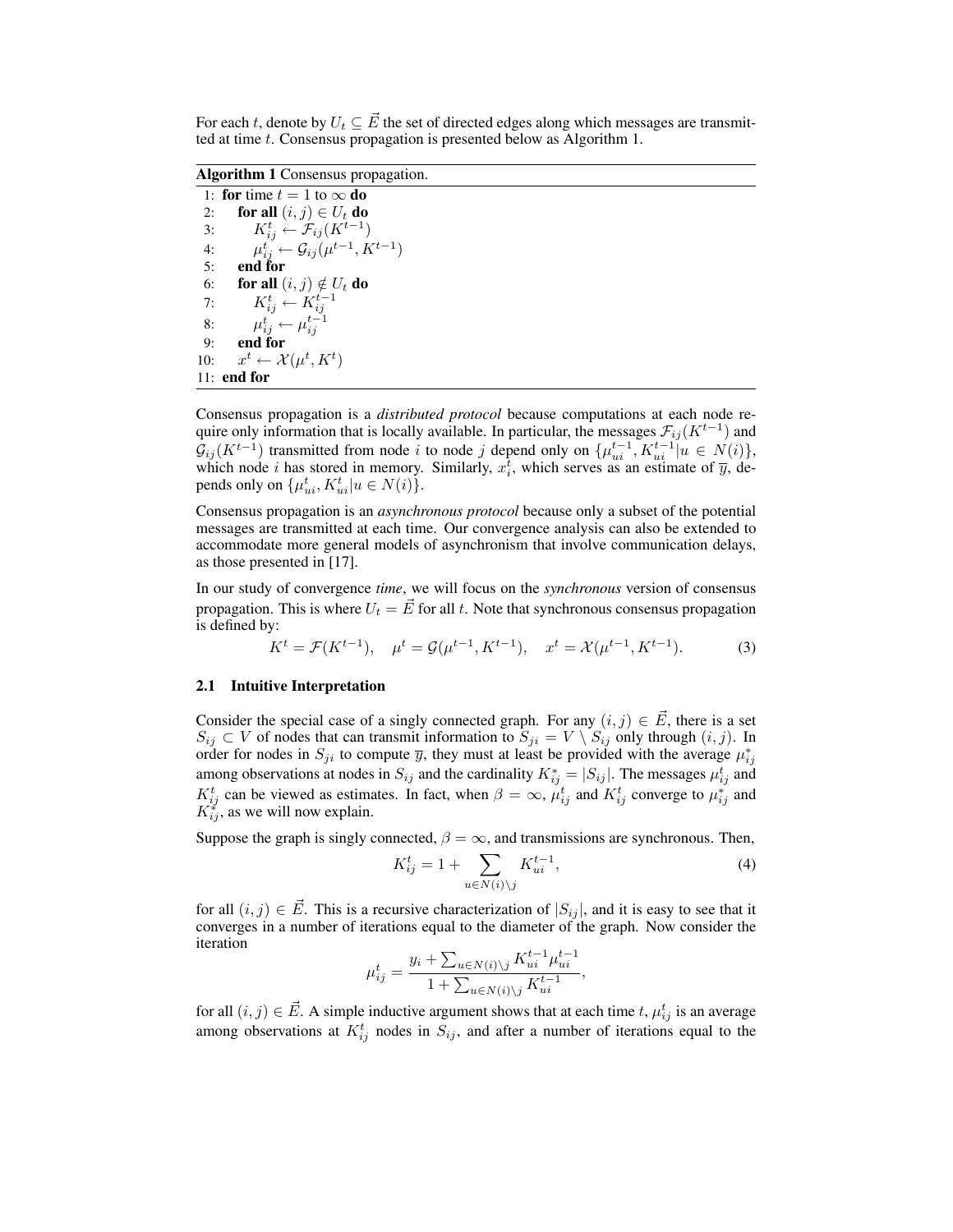diameter of the graph,  $\mu^t = \mu^*$ . Further, for any  $i \in V$ ,

$$
\overline{y} = \frac{y_i + \sum_{u \in N(i)} K_{ui} \mu_{ui}}{1 + \sum_{u \in N(i)} K_{ui}},
$$

so  $x_i^t$  converges to  $\overline{y}$ . This interpretation can be extended to the asynchronous case where it elucidates the fact that  $\mu^t$  and  $\tilde{K}^t$  become  $\mu^*$  and  $K^*$  after every pair of nodes in the graph has established bilateral communication through some sequence of transmissions among adjacent nodes.

Suppose now that the graph has cycles. If  $\beta = \infty$ , for any  $(i, j) \in \vec{E}$  that is part of a cycle,  $K_{ij}^{\hat{t}} \rightarrow \infty$  whether transmissions are synchronous or asynchronous, so long as messages are transmitted along each edge of the cycle an infinite number of times. A heuristic fix might be to compose the iteration (4) with one that attenuates:  $\tilde{K}^t_{ij} \leftarrow 1 + \sum_{u \in N(i) \setminus j} K_{ui}^{t-1}$ , and  $K_{ij}^t \leftarrow \tilde{K}_{ij}^t/(1+\epsilon_{ij}\tilde{K}_{ij}^t)$ . Here,  $\epsilon_{ij} > 0$  is a small constant. The message is essentially unaffected when  $\epsilon_{ij}\tilde{K}^t_{ij}$  is small but becomes increasingly attenuated as  $\tilde{K}^t_{ij}$  grows. This is exactly the kind of attenuation carried out by consensus propagation when  $\beta Q_{ij} = 1/\epsilon_{ij}$  $\infty$ . Understanding why this kind of attenuation leads to desirable results is a subject of our analysis.

#### 2.2 Relation to Belief Propagation

Consensus propagation can also be viewed as a special case of belief propagation. In this context, belief propagation is used to approximate the marginal distributions of a vector  $x \in \mathbb{R}^n$  conditioned on the observations  $y \in \mathbb{R}^n$ . The mode of each of the marginal distributions approximates  $\overline{y}$ .

Take the prior distribution over  $(x, y)$  to be the normalized product of potential functions  $\{\psi_i(\cdot)|i \in V\}$  and compatibility functions  $\{\psi_{ij}^{\beta}(\cdot)|(i,j) \in E\}$ , given by  $\psi_i(x_i) =$  $\exp(-(x_i-y_i)^2)$ , and  $\psi_{ij}^{\beta}(x_i,x_j) = \exp(-\beta Q_{ij}(x_i-x_j)^2)$ , where  $Q_{ij}$ , for each  $(i, j) \in \vec{E}$ , and  $\beta$  are positive constants. Note that  $\beta$  can be viewed as an inverse temperature parameter; as  $\beta$  increases, components of x associated with adjacent nodes become increasingly correlated.

Let  $\Gamma$  be a positive semidefinite symmetric matrix such that  $x^T \Gamma x = \sum_{(i,j) \in E} Q_{ij}(x_i (x_j)^2$ . Note that when  $Q_{ij} = 1$  for all  $(i, j) \in E$ ,  $\Gamma$  is the graph Laplacian. Given the vector  $y$  of observations, the conditional density of  $x$  is

$$
p^{\beta}(x) \propto \prod_{i \in V} \psi_i(x_i) \prod_{(i,j) \in E} \psi_{ij}^{\beta}(x_i, x_j) = \exp(-\|x - y\|_2^2 - \beta x^T \Gamma x).
$$

Let  $x^{\beta}$  denote the mode of  $p^{\beta}(\cdot)$ . Since the distribution is Gaussian, each component  $x_i^{\beta}$ is also the mode of the corresponding marginal distribution. Note that  $x^{\beta}$  it is the unique solution to the positive definite quadratic program

$$
\underset{x}{\text{minimize}} \quad \|x - y\|_2^2 + \beta x^T \Gamma x. \tag{5}
$$

The following theorem, whose proof can be found in [1], suggests that if  $\beta$  is sufficiently large each component  $x_i^{\beta}$  can be used as an estimate of the mean value  $\bar{y}$ .

**Theorem 1.** 
$$
\sum_i x_i^{\beta}/n = \bar{y}
$$
 and  $\lim_{\beta \uparrow \infty} x_i^{\beta} = \bar{y}$ , for all  $i \in V$ .

In belief propagation, messages are passed along edges of a Markov random field. In our case, because of the structure of the distribution  $p^{\beta}(\cdot)$ , the relevant Markov random field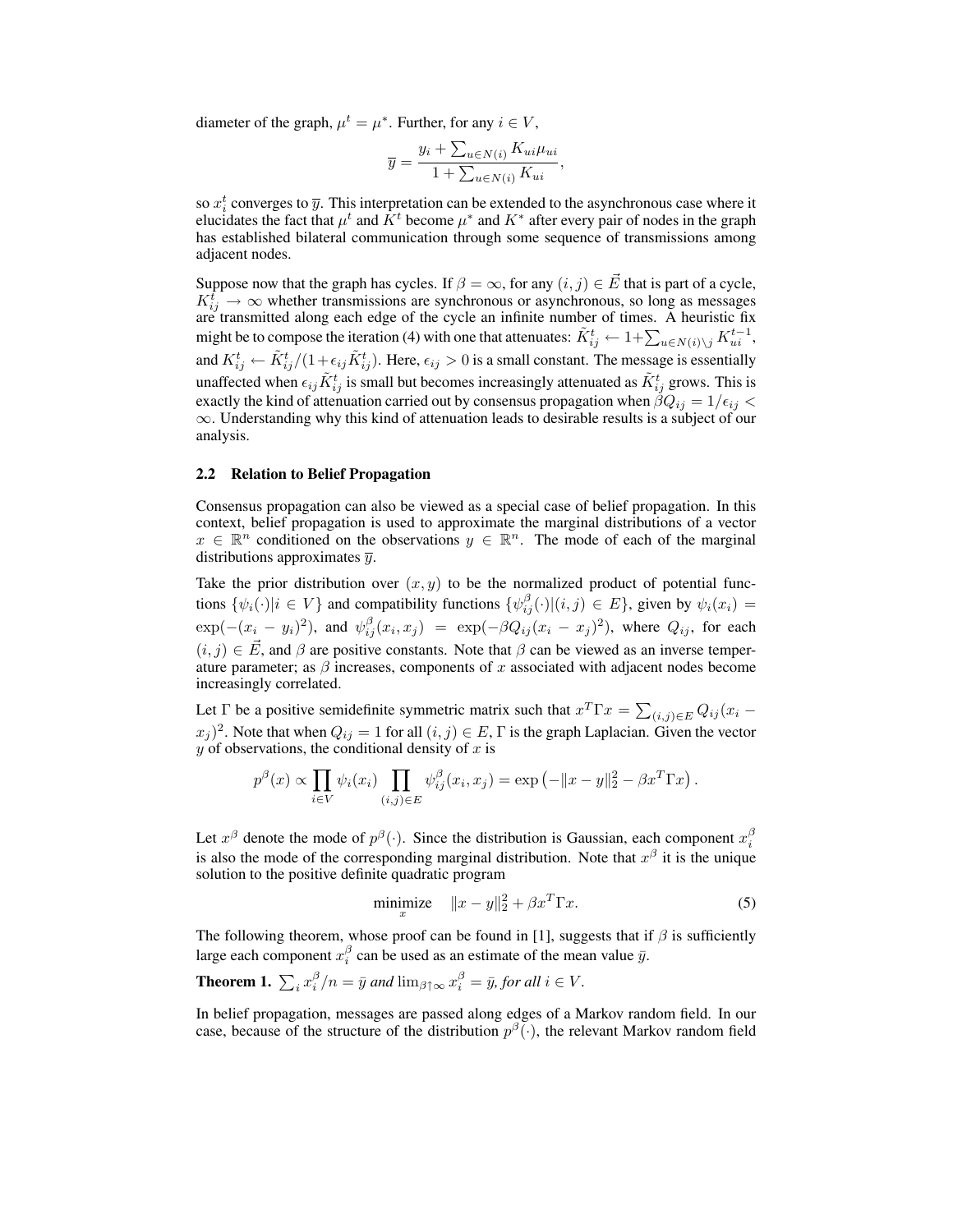has the same topology as the graph  $(V, E)$ . The message  $M_{ij}(\cdot)$  passed from node i to node j is a distribution on the variable  $x_j$ . Node i computes this message using incoming messages from other nodes as defined by the update equation

$$
M_{ij}^{t}(x_j) = \kappa \int \psi_{ij}(x'_i, x_j) \psi_i(x'_i) \prod_{u \in N(i) \setminus j} M_{ui}^{t-1}(x'_i) dx'_i.
$$
 (6)

Here,  $\kappa$  is a normalizing constant. Since our underlying distribution  $p^{\beta}(\cdot)$  is Gaussian, it is natural to consider messages which are Gaussian distributions. In particular, let  $(\mu_{ij}^t, K_{ij}^t) \in \mathbb{R} \times \mathbb{R}_+$  parameterize Gaussian message  $M_{ij}^t(\cdot)$  according to  $M_{ij}^t(x_j) \propto$  $\exp(-K_{ij}^t(x_j - \mu_{ij}^t)^2)$ . Then, (6) is equivalent to synchronous consensus propagation iterations for  $K^t$  and  $\mu^t$ .

The sequence of densities

$$
p_j^t(x_j) \propto \psi_j(x_j) \prod_{i \in N(j)} M_{ij}^t(x_j) = \exp \left( -(x_j - y_j)^2 - \sum_{i \in N(j)} K_{ij}^t (x_j - \mu_{ij}^t)^2 \right),
$$

is meant to converge to an approximation of the marginal conditional distribution of  $x_j$ . As such, an approximation to  $x_j^{\beta}$  is given by maximizing  $p_j^t(\cdot)$ . It is easy to show that, the maximum is attained by  $x_j^t = \mathcal{X}_j(\mu^t, K^t)$ . With this and aforementioned correspondences, we have shown that consensus propagation is a special case of belief propagation. Readers familiar with belief propagation will notice that in the derivation above we have used the sum product form of the algorithm. In this case, since the underlying distribution is Gaussian, the max product form yields equivalent iterations.

### 3 Convergence

The following theorem is our main convergence result.

**Theorem 2.** *(i)* There are unique vectors  $(\mu^{\beta}, K^{\beta})$  such that  $K^{\beta} = \mathcal{F}(K^{\beta})$ , and  $\mu^{\beta} = \mathcal{G}(\mu^{\beta}, K^{\beta}).$ 

- *(ii)* Assume that each edge  $(i, j) \in \overrightarrow{E}$  appears infinitely often in the sequence of *communication sets*  $\{U_t\}$ . Then, independent of the initial condition  $(\mu^0, K^0)$ ,  $\lim_{t\to\infty} K^t = K^{\beta}$ , and  $\lim_{t\to\infty} \mu^t = \mu^{\beta}$ .
- (*iii*) Given  $(\mu^{\beta}, K^{\beta})$ , if  $x^{\beta} = X(\mu^{\beta}, K^{\beta})$ , then  $x^{\beta}$  is the mode of the distribution  $p^{\beta}(\cdot)$ .

The proof of this theorem can be found in [1], but it rests on two ideas. First, notice that, according to the update equation (1),  $K<sup>t</sup>$  evolves independently of  $\mu<sup>t</sup>$ . Hence, we analyze  $K^t$  first. Following the work of [7], we prove that the functions  $\{\mathcal{F}_{ij}(\cdot)\}\$  are monotonic. This property is used to establish convergence to a unique fixed point. Next, we analyze  $\mu^t$ assuming that  $K^t$  has already converged. Given fixed K, the update equations for  $\mu^t$  are linear, and we establish that they induce a contraction with respect to the maximum norm. This allows us to establish existence of a fixed point and asynchronous convergence.

### 4 Convergence Time for Regular Graphs

In this section, we will study the convergence time of synchronous consensus propagation. For  $\epsilon > 0$ , we will say that an estimate  $\tilde{x}$  of  $\bar{y}$  is  $\epsilon$ -accurate if  $\|\tilde{x} - \bar{y}\mathbf{1}\|_{2,n} \leq \epsilon$ . Here, for integer m,  $\|\cdot\|_{2,m}$  is the norm on  $\mathbb{R}^m$  defined by  $\|x\|_{2,m} = \|\dot{x}\|_2/\sqrt{m}$ . We are interested in the number of iterations required to obtain an  $\epsilon$ -accurate estimate of the mean  $\bar{y}$ .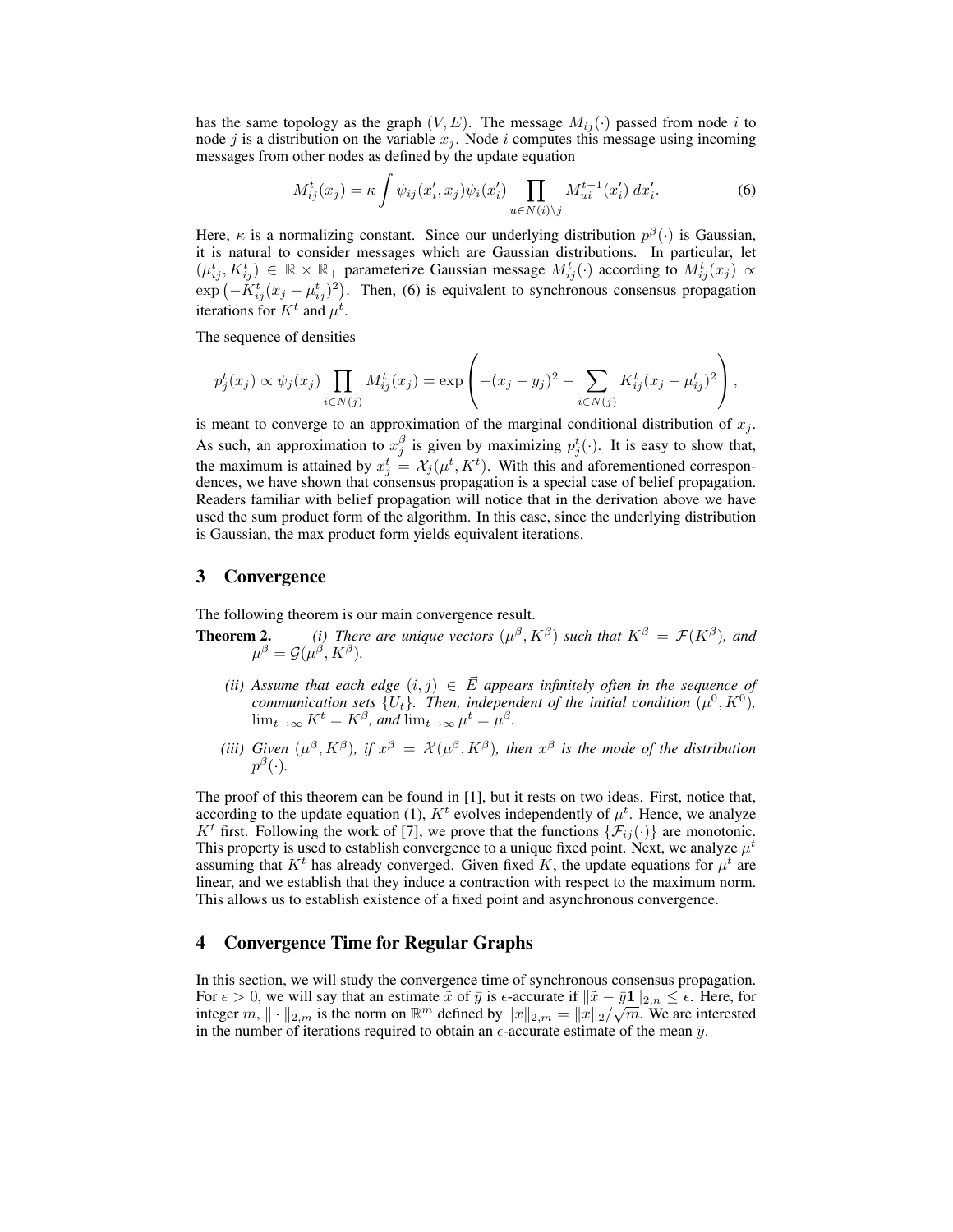#### 4.1 The Case of Regular Graphs

We will restrict our analysis of convergence time to cases where  $(V, E)$  is a d-regular graph, for  $d \geq 2$ . Extension of our analysis to broader classes of graphs remains an open issue. We will also make simplifying assumptions that  $Q_{ij} = 1$ ,  $\mu_{ij}^0 = y_i$ , and  $K^0 = [k_0]_{ij}$  for some scalar  $k_0 \geq 0$ .

In this restricted setting, the subspace of constant  $K$  vectors is invariant under  $\mathcal{F}$ . This implies that there is some scalar  $k^{\beta} > 0$  so that  $K^{\beta} = [k^{\beta}]_{ij}$ . This  $k^{\beta}$  is the unique solution to the fixed point equation  $k^{\beta} = (1 + (d-1)k^{\beta})/((1 + (1 + (d-1)k^{\beta})/\beta)$ . Given a uniform initial condition  $K^0 = [k_0]_{ij}$ , we can study the sequence of iterates  $\{K^t\}$  by examining the scalar sequence  $\{k_t\}$ , defined by  $k_t = (1 + (d-1)k_{t-1})(1 + (1 + (d-1)k_{t-1})/\beta)$ . In particular, we have  $K^t = [k_t]_{ij}$ , for all  $t \geq 0$ .

Similarly, in this setting, the equations for the evolution of  $\mu^t$  take the special form

$$
\mu_{ij}^t = \frac{y_i}{1 + (d-1)k_{t-1}} + \left(1 - \frac{1}{1 + (d-1)k_{t-1}}\right) \sum_{u \in N(i) \backslash j} \frac{\mu_{ui}^{t-1}}{d-1}.
$$

Defining  $\gamma_t = 1/(1 + (d-1)k_t)$ , we have, in vector form,

$$
\mu^t = \gamma_{t-1}\hat{y} + (1 - \gamma_{t-1})\hat{P}\mu^{t-1},\tag{7}
$$

where  $\hat{y} \in \mathbb{R}^{nd}$  is a vector with  $\hat{y}_{ij} = y_i$  and  $\hat{P} \in \mathbb{R}^{nd \times nd}_+$  is a doubly stochastic matrix. The matrix  $\hat{P}$  corresponds to a Markov chain on the set of directed edges  $\vec{E}$ . In this chain, an edge  $(i, j)$  transitions to an edge  $(u, i)$  with  $u \in N(i) \setminus j$ , with equal probability assigned to each such edge. As in (3), we associate each  $\mu^t$  with an estimate  $x^{\bar{t}}$  of  $x^{\beta}$  according to  $x^t = y/(1 + dk^{\beta}) + dk^{\beta} A \mu^t/(1 + dk^{\beta})$ , where  $A \in \mathbb{R}_+^{n \times nd}$  is a matrix defined by  $(A\mu)_j = \sum_{i \in N(j)} \mu_{ij}/d.$ 

The update equation (7) suggests that the convergence of  $\mu^t$  is intimately tied to a notion of mixing time associated with  $\hat{P}$ . Let  $\hat{P}^*$  be the Cesaro limit  $\hat{P}^* = \lim_{t \to \infty} \sum_{\tau=0}^{t-1} \hat{P}^{\tau}/t$ . Define the *Cesàro mixing time*  $\tau^*$  by  $\tau^* = \sup_{t \ge 0} \|\sum_{\tau=0}^t (\hat{P}^{\tau} - \hat{P}^*)\|_{2,nd}$ . Here,  $\|\cdot\|_{2,nd}$  is the matrix norm induced by the corresponding vector norm  $\|\cdot\|_{2,nd}$ . Since  $\hat{P}$  is a stochastic matrix,  $\hat{P}^*$  is well-defined and  $\tau^* < \infty$ . Note that, in the case where  $\hat{P}$  is aperiodic, irreducible, and symmetric,  $\tau^*$  corresponds to the traditional definition of mixing time: the inverse of the spectral gap of  $\hat{P}$ .

A time  $t^*$  is said to be an *e-convergence time* if estimates  $x^t$  are  $\epsilon$ -accurate for all  $t \geq t^*$ . The following theorem, whose proof can be found in [1], establishes a bound on the  $\epsilon$ convergence time of synchronous consensus propagation given appropriately chosen  $\beta$ , as a function of  $\epsilon$  and  $\tau^*$ .

**Theorem 3.** Suppose  $k_0 \leq k^{\beta}$ . If  $d = 2$  there exists a  $\beta = \Theta((\tau^*/\epsilon)^2)$  and if  $d > 2$  there *exists a*  $\beta = \Theta(\tau^{\star}/\epsilon)$  *such that some*  $t^* = O((\tau^{\star}/\epsilon) \log(\tau^{\star}/\epsilon))$  *is an*  $\epsilon$ *-convergence time. Alternatively, suppose*  $k_0 = k^{\beta}$ . If  $d = 2$  there exists a  $\hat{\beta} = \Theta((\tau^{\star}/\epsilon)^2)$  and if  $d > 2$  there *exists a*  $\beta = \Theta(\tau^* / \epsilon)$  *such that some*  $t^* = O((\tau^* / \epsilon) \log(1 / \epsilon))$  *is an*  $\epsilon$ *-convergence time.* 

In the first part of the above theorem,  $k_0$  is initialized arbitrarily so long as  $k_0 \leq k^{\beta}$ . Typically, one might set  $k_0 = 0$  to guarantee this. The second case of interest is when  $k_0 = k^{\beta}$ , so that  $k_t = k^{\beta}$  for all  $t \ge 0$  Theorem 3 suggests that initializing with  $k_0 = k^{\beta}$ leads to an improvement in convergence time. However, in our computational experience, we have found that an initial condition of  $k_0 = 0$  consistently results in *faster* convergence than  $k_0 = k^{\beta}$ . Hence, we suspect that a convergence time bound of  $O((\tau^{\star}/\epsilon) \log(1/\epsilon))$ also holds for the case of  $k_0 = 0$ . Proving this remains an open issue. Theorems 3 posits choices of  $\beta$  that require knowledge of  $\tau^*$ , which may be both difficult to compute and also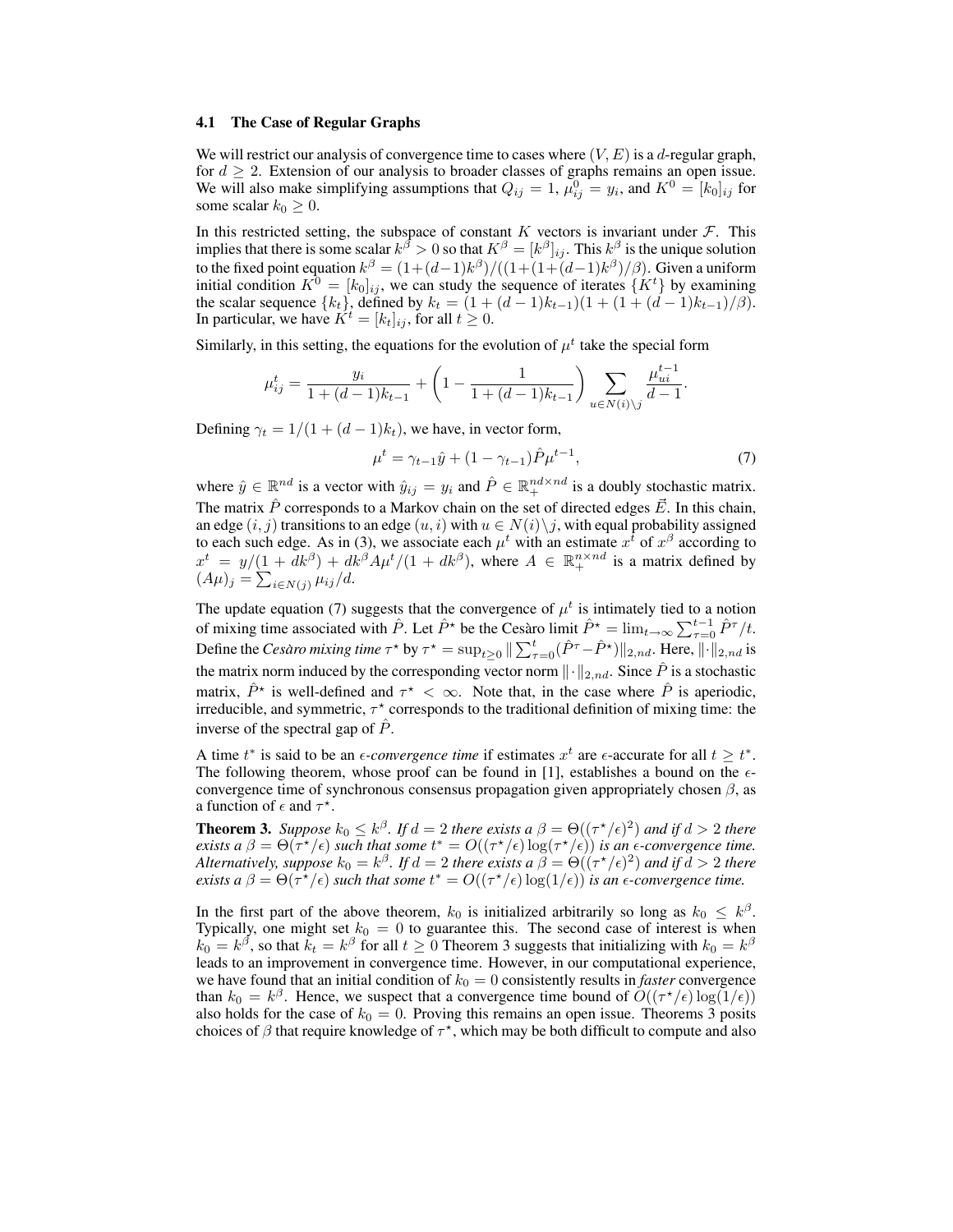requires knowledge of the graph topology. This is not a major restriction, however. It is not difficult to imagine variations of Algorithm 1 which use a doubling sequence of guesses for the Cesáro mixing time  $\tau^*$ . Each guess leads to a choice of  $\beta$  and a number of iterations  $t^*$ to run with that choice of  $\beta$ . Such a modified algorithm would still have an  $\epsilon$ -convergence time of  $O((\tau^*/\epsilon) \log(\tau^*/\epsilon)).$ 

## 5 Comparison with Pairwise Averaging

Using the results of Section 4, we can compare the performance of consensus propagation to that of pairwise averaging. Pairwise averaging is usually defined in an asynchronous setting, but there is a synchronous counterpart which works as follows. Consider a doubly stochastic symmetric matrix  $P \in \mathbb{R}^{n \times n}$  such that  $P_{ij} = 0$  if  $(i, j) \notin E$ . Evolve estimates according to  $x^t = Px^{t-1}$ , initialized with  $x^0 = y$ . Clearly  $x^t = P^t y \rightarrow \bar{y} \mathbf{1}$  as  $t \uparrow \infty$ .

In the case of a singly-connected graph, synchronous consensus propagation converges exactly in a number of iterations equal to the diameter of the graph. Moreover, when  $\beta = \infty$ , this convergence is to the exact mean, as discussed in Section 2.1. This is the best one can hope for under any algorithm, since the diameter is the minimum amount of time required for a message to travel between the two most distant nodes. On the other hand, for a fixed accuracy  $\epsilon$ , the worst-case number of iterations required by synchronous pairwise averaging on a singly-connected graph scales at least quadratically in the diameter [18].

The rate of convergence of synchronous pairwise averaging is governed by the relation  $||x^t - \bar{y}\mathbf{1}||_{2,n} \leq \lambda_2^t$ , where  $\lambda_2$  is the second largest eigenvalue of P. Let  $\tau_2 = 1/\log(1/\lambda_2)$ , and call it the *mixing time* of P. In order to guarantee  $\epsilon$ -accuracy (independent of y),  $t > \tau_2 \log(1/\epsilon)$  suffices and  $t = \Omega(\tau_2 \log(1/\epsilon))$  is required [6].

Consider d-regular graphs and fix a desired error tolerance  $\epsilon$ . The number of iterations required by consensus propagation is  $\Theta(\tau^* \log \tau^*)$ , whereas that required by pairwise averaging is  $\Theta(\tau_2)$ . Both mixing times depend on the size and topology of the graph.  $\tau_2$ is the mixing time of a process on nodes that transitions along edges whereas  $\tau^*$  is the mixing time of a process on directed edges that transitions towards nodes. An important distinction is that the former process is allowed to "backtrack" where as the latter is not. By this we mean that a sequence of states  $\{i, j, i\}$  can be observed in the vertex process, but the sequence  $\{(i, j), (j, i)\}$  cannot be observed in the edge process. As we will now illustrate through an example, it is this difference that makes  $\tau_2$  larger than  $\tau^*$  and, therefore, pairwise averaging less efficient than consensus propagation.

In the case of a cycle  $(d = 2)$  with an even number of nodes n, minimizing the mixing time over P results in  $\tau_2 = \Theta(n^2)$  [19]. For comparison, as demonstrated in the following theorem (whose proof can be found in [1]),  $\tau^*$  is linear in n.

**Theorem 4.** *For the cycle with n nodes*,  $\tau^* \leq n/\sqrt{2}$ .

Intuitively, the improvement in mixing time arises from the fact that the edge process moves around the cycle in a single direction and therefore explores the entire graph within  $n$ iterations. The vertex process, on the other hand, randomly transitions back and forth among adjacent nodes, relying on chance to eventually explore the entire cycle.

The cycle example demonstrates a  $\Theta(n/\log n)$  advantage offered by consensus propagation. Comparisons of mixing times associated with other graph topologies remains an issue for future analysis. But let us close by speculating on a uniform grid of  $n$  nodes over the *m*-dimensional unit torus. Here,  $n^{1/m}$  is an integer, and each vertex has  $2m$  neighbors, each a distance  $n^{-1/m}$  away. With P optimized, it can be shown that  $\tau_2 = \Theta(n^{2/m})$  [20]. We put forth a conjecture on  $\tau^*$ .

**Conjecture 1.** For the m-dimensional torus with n nodes,  $\tau^* = \Theta(n^{(2m-1)/m^2})$ .